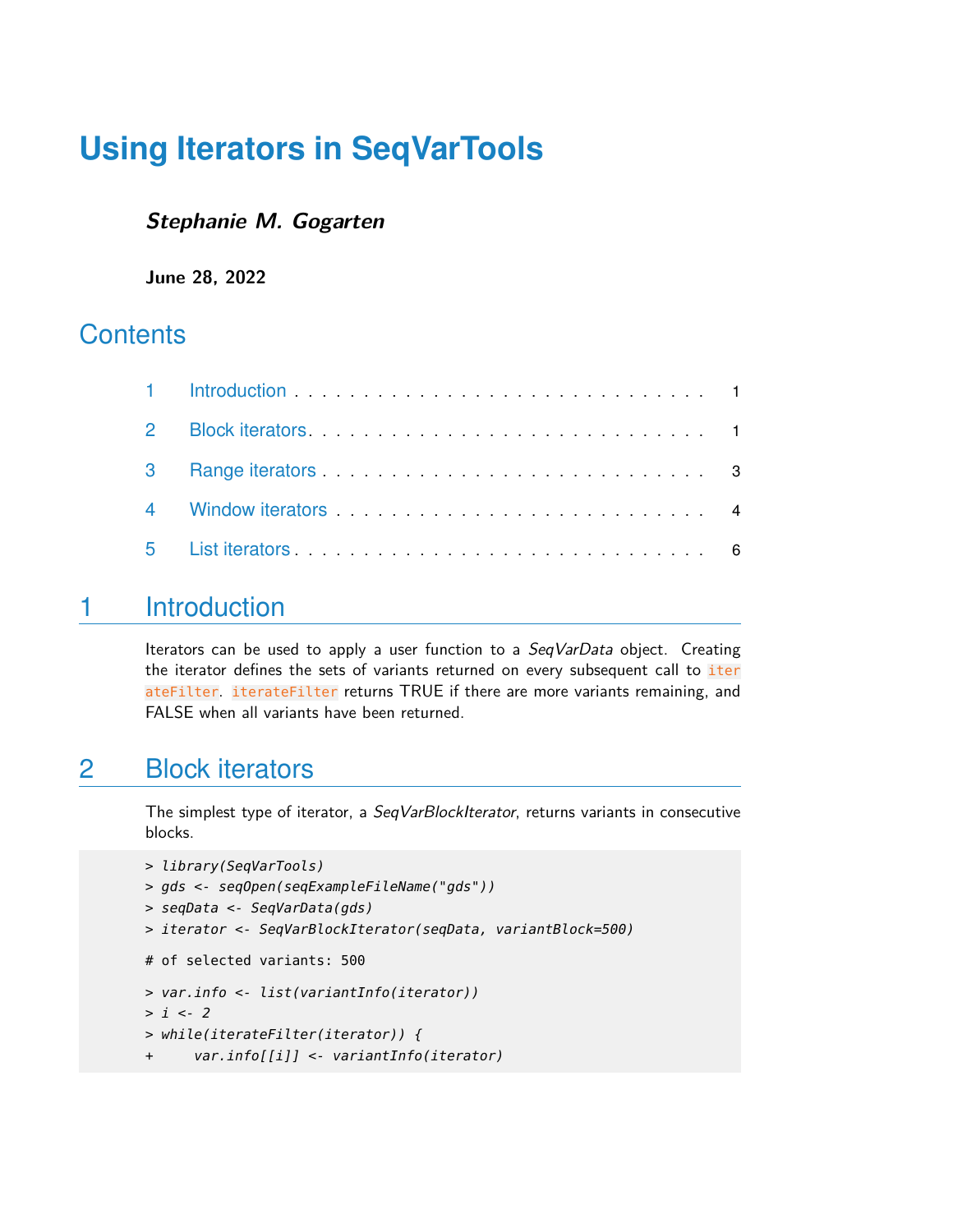```
+ i <- i + 1
+ }
# of selected variants: 500
# of selected variants: 348
# of selected variants: 0
> lapply(var.info, head)
[1]]
 variant.id chr  pos ref alt
1 1 1 1105366 T C
2 2 1 1105411 G A
3 3 1 1110294 G A
4 4 1 3537996 T C
5 5 1 3538692 G C
6 6 1 3541597 C T
[[2]]
 variant.id chr pos ref alt
1 501 7 48109509 C T
2 502 7 72486435 G C
3 503 7 72487157 A C
4 504 7 72487452 G A
5 505 7 94872711 G C
6 506 7 94878932 G A
[[3]]
 variant.id chr pos ref alt
1 1001 17 30793147 G A
2 1002 17 30793151 C A
3 1003 17 30795794 G A
4 1004 17 30796109 G A
5 1005 17 30796359 C T
6 1006 17 30796663 C T
> seqResetFilter(seqData)
# of selected samples: 90
# of selected variants: 1,348
```
A filter can be applied before the iterator is created, and only variants included in the filter will be returned by the iterator.

```
> seqSetFilter(seqData, variant.sel=1:100)
```

```
# of selected variants: 100
```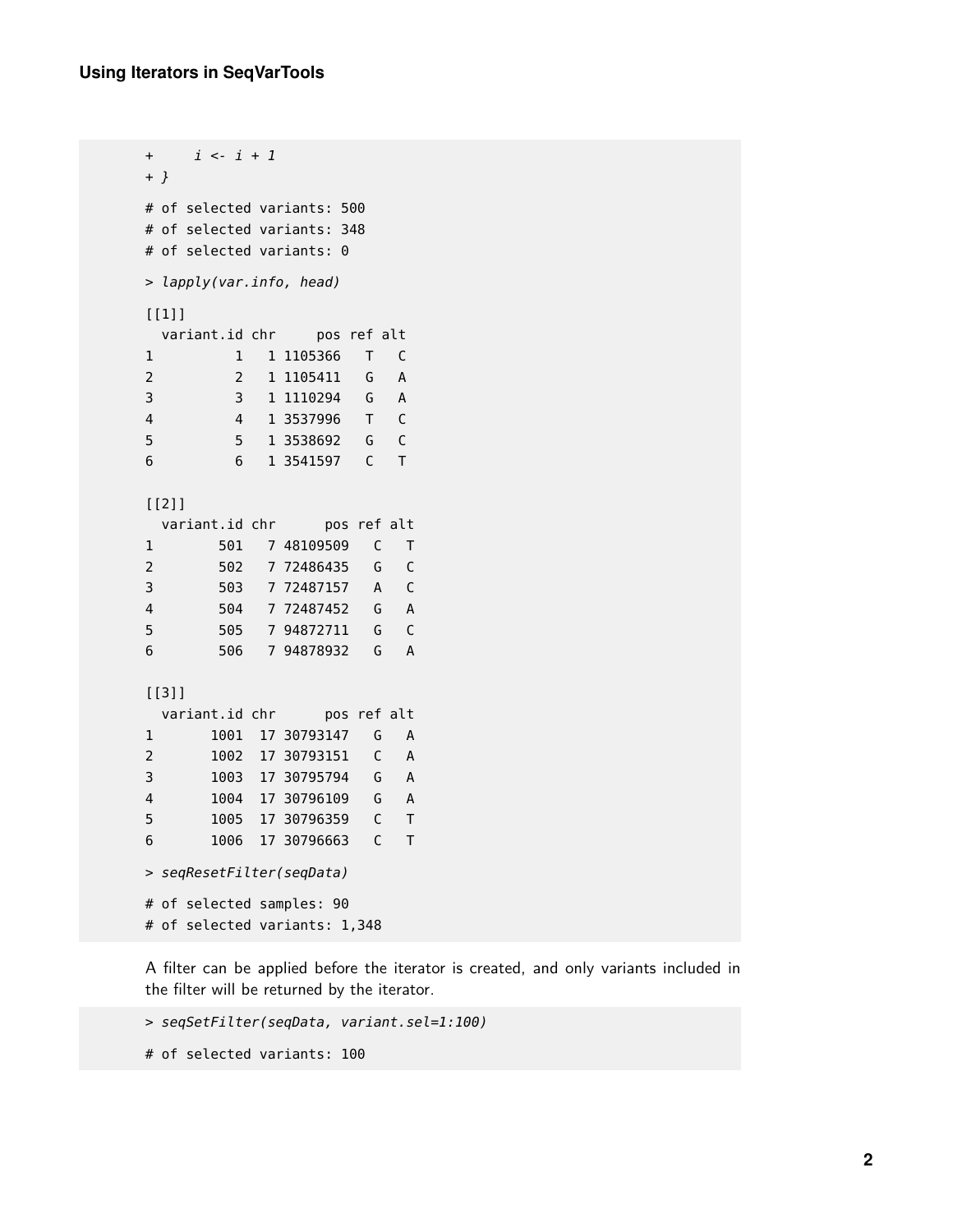```
> iterator <- SeqVarBlockIterator(seqData, variantBlock=500)
```
- # of selected variants: 100
- > var.info <- variantInfo(iterator)
- > nrow(var.info)

```
[1] 100
```
> iterateFilter(iterator)

```
# of selected variants: 0
[1] FALSE
```
> seqResetFilter(seqData)

```
# of selected samples: 90
```
<span id="page-2-0"></span># of selected variants: 1,348

## 3 Range iterators

A GRanges object can be used to create a SeqVarRangeIterator, where every iteration returns the next range.

```
> library(GenomicRanges)
> gr <- GRanges(seqnames=rep(1,3),
              ranges=IRanges(start=c(1e6, 2e6, 3e6), width=1e6))
> iterator <- SeqVarRangeIterator(seqData, variantRanges=gr)
# of selected variants: 3
> var.info <- list(variantInfo(iterator))
> i < -2> while(iterateFilter(iterator)) {
+ var.info[[i]] <- variantInfo(iterator)
+ i <- i + 1
+ }
# of selected variants: 0
# of selected variants: 4
# of selected variants: 0
> lapply(var.info, head)
[[1]]
 variant.id chr  pos ref alt
1 1 1 1105366 T C
2 2 1 1105411 G A
3 3 1 1110294 G A
```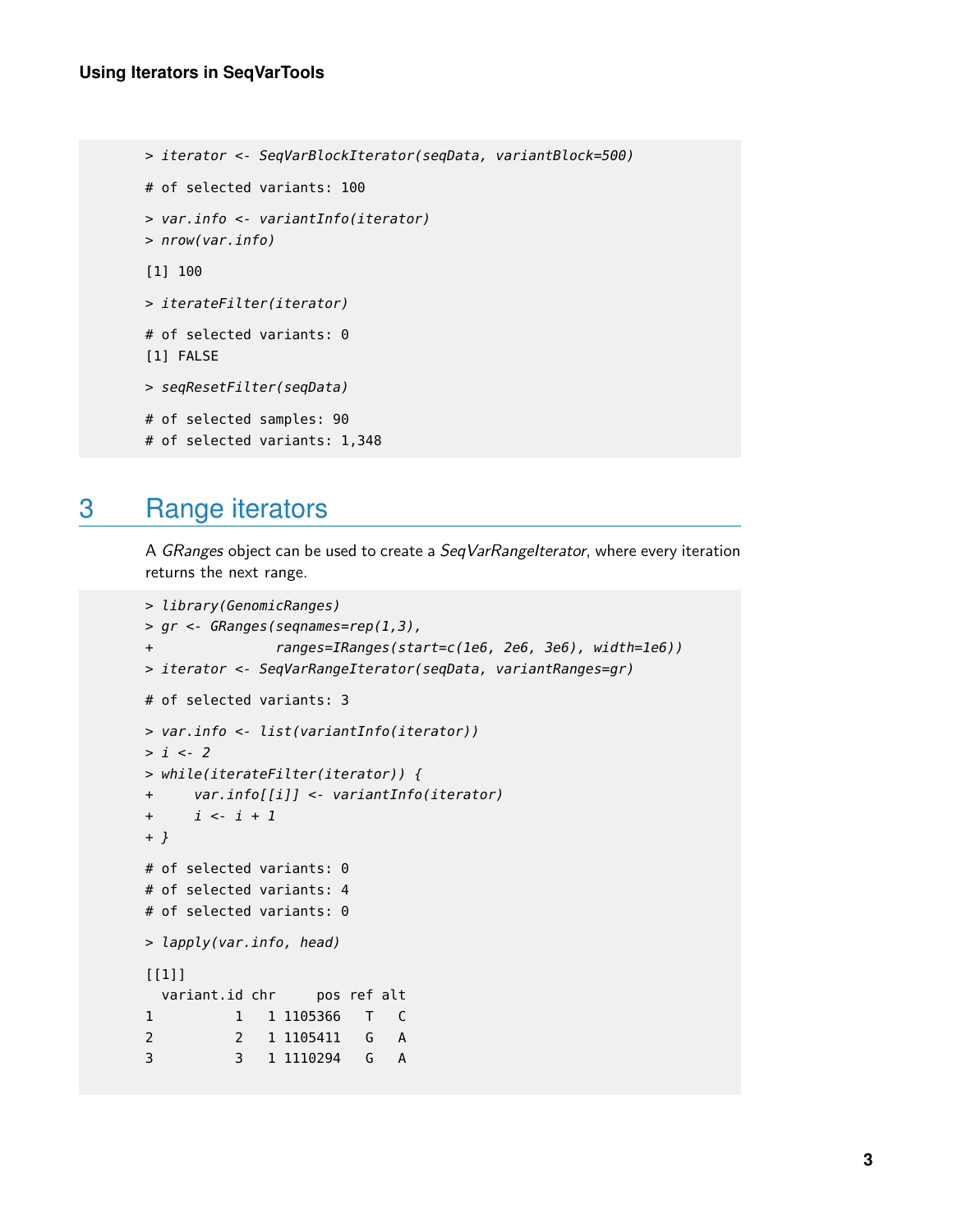```
[[2]]
[1] variant.id chr pos
<0 rows> (or 0-length row.names)
[[3]]
 variant.id chr  pos ref alt
1 4 1 3537996 T C
2 5 1 3538692 G C
3 6 1 3541597 C T
4 7 1 3541652 G A
> seqResetFilter(seqData)
# of selected samples: 90
# of selected variants: 1,348
```
#### <span id="page-3-0"></span>4 Window iterators

Window iterators (SeqVarWindowIterator) are a special class of range iterators. When the object is created, the ranges are generated automatically with a specified width and step size, covering the entire genome.

```
> seqSetFilterChrom(seqData, include="22")
# of selected variants: 23
> iterator <- SeqVarWindowIterator(seqData, windowSize=10000,
+ windowShift=5000)
# of selected variants: 2
> var.info <- list(variantInfo(iterator))
> i < -2> while(iterateFilter(iterator)) {
+ var.info[[i]] <- variantInfo(iterator)
+ i <- i + 1
+ }
# of selected variants: 3
# of selected variants: 1
# of selected variants: 1
# of selected variants: 2
# of selected variants: 4
# of selected variants: 1
# of selected variants: 2
# of selected variants: 1
# of selected variants: 2
```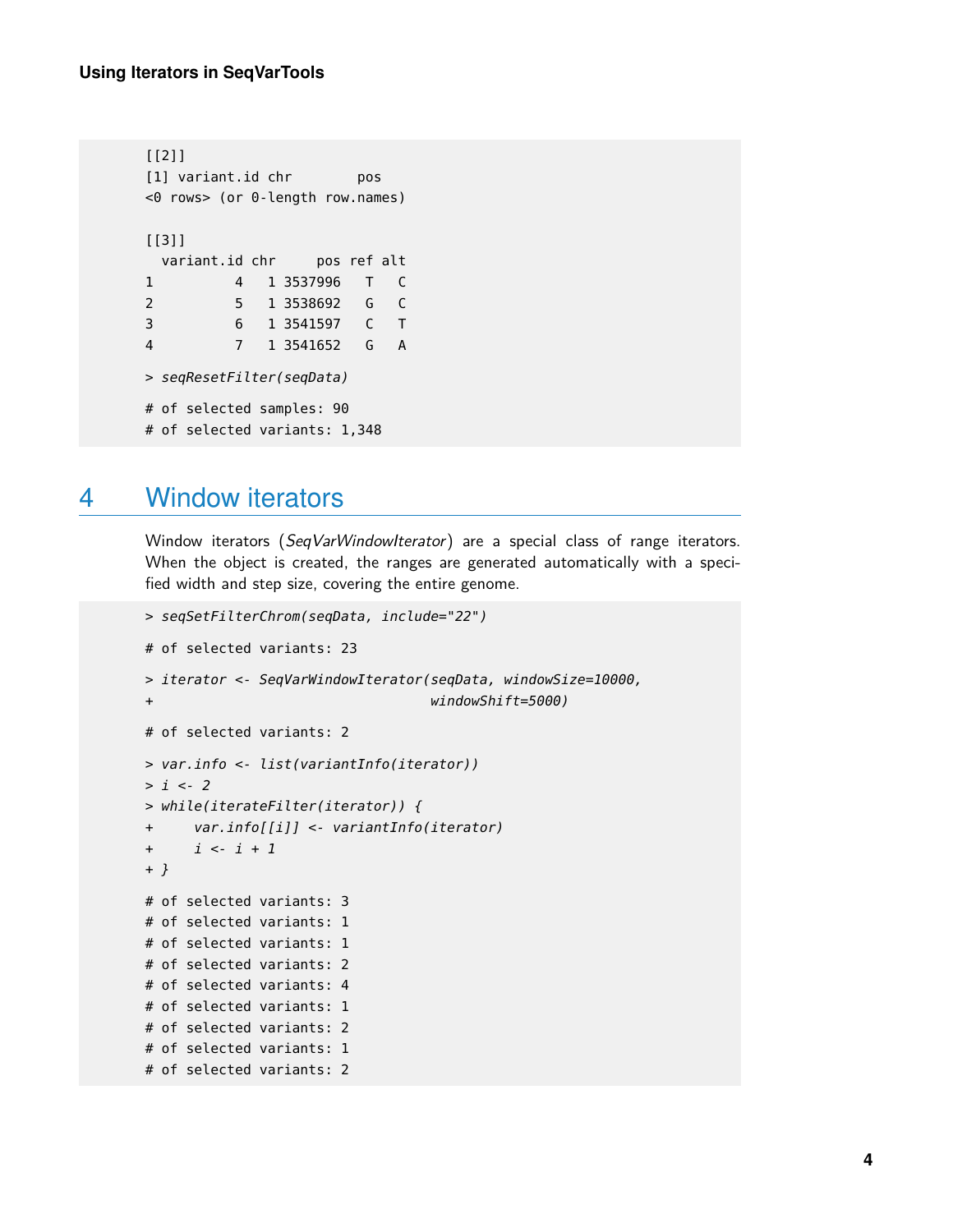```
# of selected variants: 1
# of selected variants: 1
# of selected variants: 4
# of selected variants: 1
# of selected variants: 0
> lapply(var.info, head)
[1]]
variant.id chr   pos ref alt
1 1326 22 16042444 C G
2 1327 22 16042793 A G
[[2]]
variant.id chr <br>
pos ref alt
1 1326 22 16042444 C G
2 1327 22 16042793 A G
3 1328 22 16049306 T C
[[3]]
variant.id chr   pos ref alt
1 1328 22 16049306 T C
[[4]]
variant.id chr  pos ref alt
1 1329 22 17729354 G A
[[5]]
variant.id chr   pos ref alt
1 1330 22 18338811 C T
2 1331 22 18338829 G A
[[6]]
variant.id chr  pos ref alt
1 1332 22 18348971 G A
2 1333 22 18349075 A G
3 1334 22 18349106 A G
4 1335 22 18349495 G T
[[7]]
variant.id chr pos ref alt
1 1336 22 20328280 G A
[[8]]
variant.id chr pos ref alt
1 1337 22 32000584 G A
```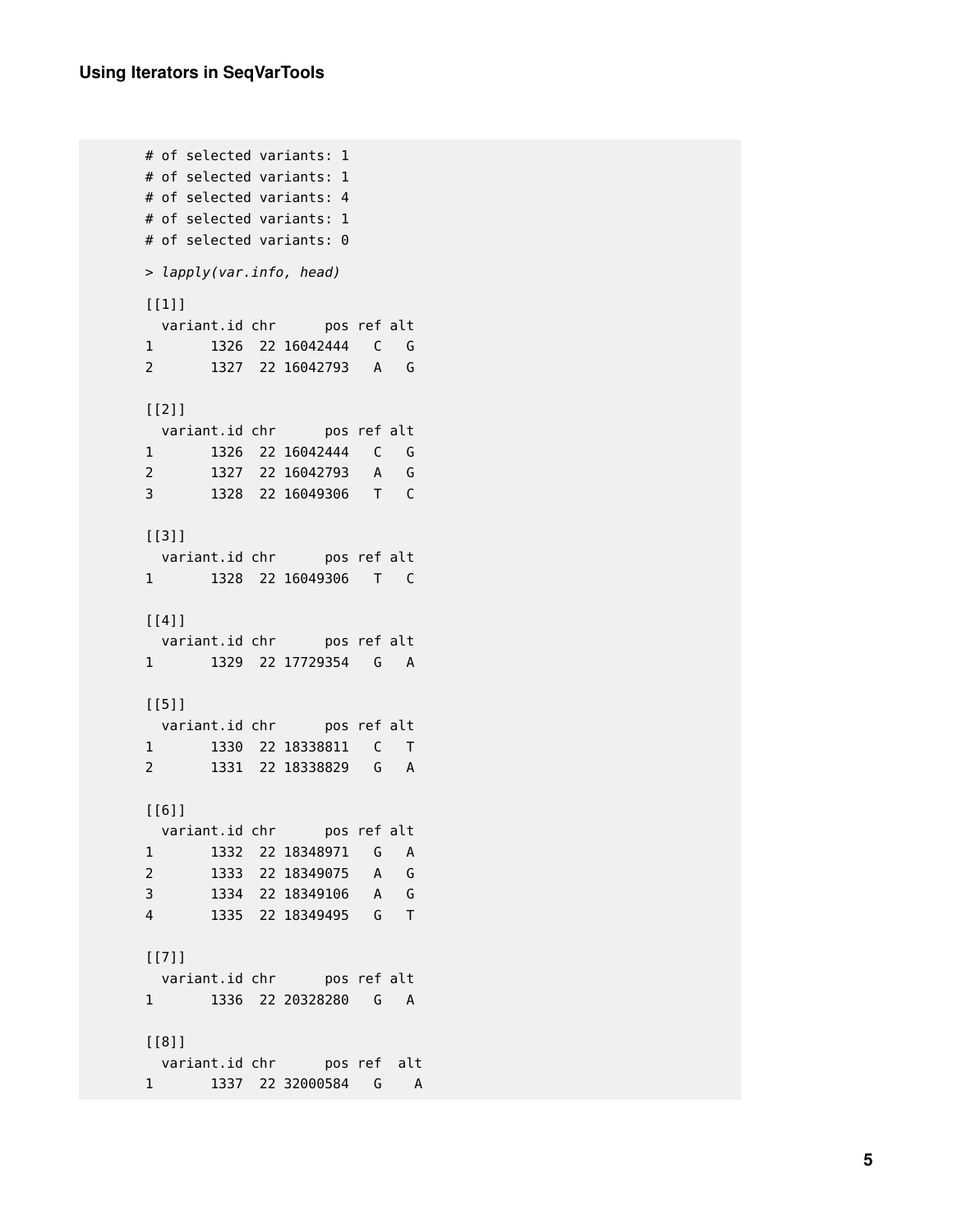```
2 1338 22 32003125 C T,AT
[[9]]
 variant.id chr pos ref alt
1 1339 22 32330460 G A
[[10]]
 variant.id chr pos ref alt
1 1340 22 38747766 A G
2 1341 22 38747889 G A
[11]]
 variant.id chr  pos ref alt
1 1342 22 43657667 G A
[[12]]
 variant.id chr  pos ref alt
1 1343 22 43670607 C A
[[13]]
 variant.id chr  pos ref alt
1 1344 22 43690908 G A
2 1345 22 43690970 C T
3 1346 22 43691009 C T
4 1347 22 43691073 G A
[[14]]
 variant.id chr pos ref alt
1 1348 22 48958933 A G
> seqResetFilter(seqData)
# of selected samples: 90
# of selected variants: 1,348
```
## <span id="page-5-0"></span>5 List iterators

A SeqVarListIterator can be used to specify particular variants to include in each iteration. The input is a *GRangesList*, and each list element defines an iteration set.

```
> gr <- GRangesList(
+ GRanges(seqnames=rep(22,2),
+ ranges=IRanges(start=c(16e6, 17e6), width=1e6)),
+ GRanges(seqnames=rep(22,2),
+ ranges=IRanges(start=c(18e6, 20e6), width=1e6)))
```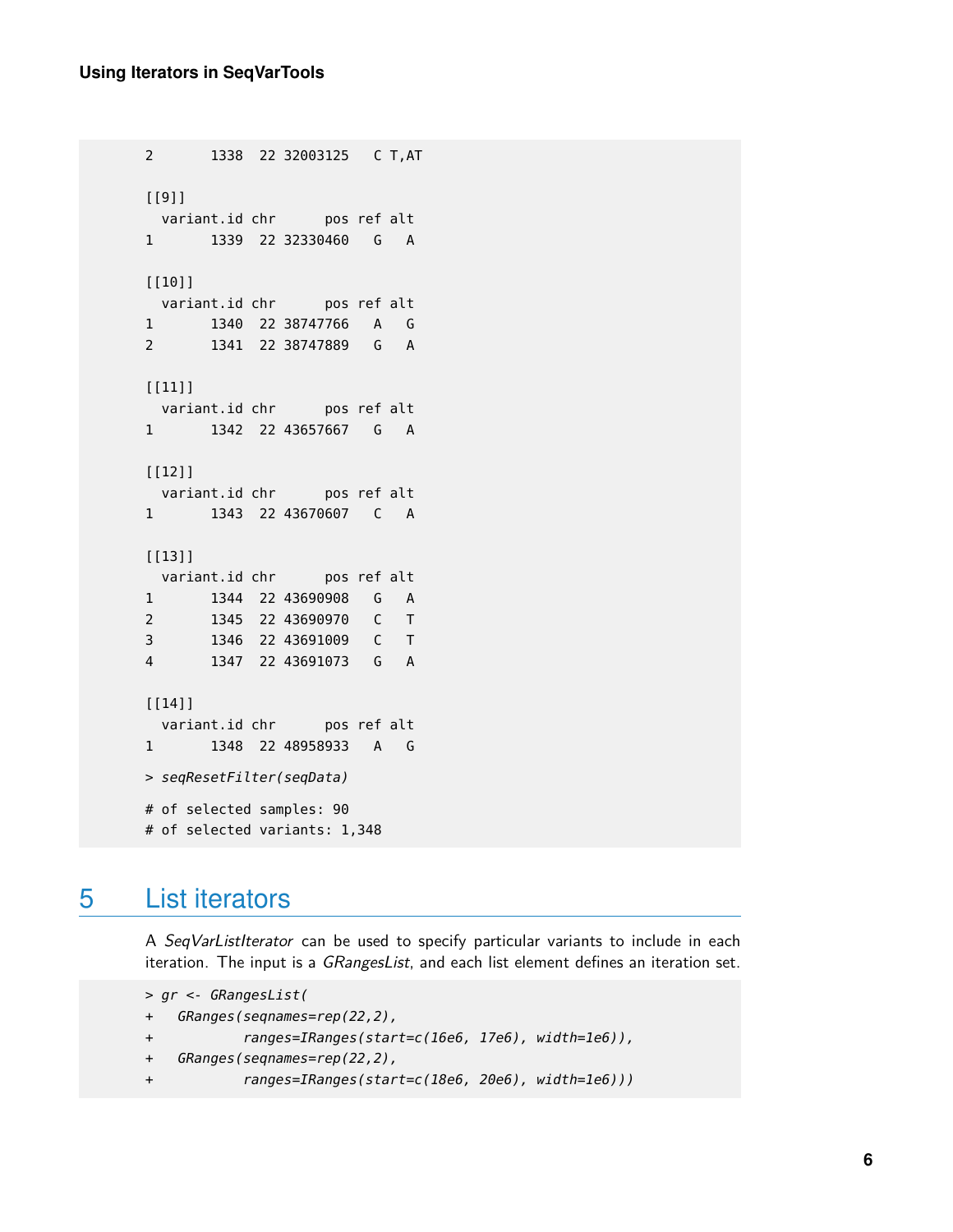```
> iterator <- SeqVarListIterator(seqData, variantRanges=gr)
# of selected variants: 4
> var.info <- list(variantInfo(iterator))
> i < -2> while(iterateFilter(iterator)) {
+ var.info[[i]] <- variantInfo(iterator)
+ i <- i + 1
+ }
# of selected variants: 7
# of selected variants: 0
> lapply(var.info, head)
[[1]]
 variant.id chr  pos ref alt
1 1326 22 16042444 C G
2 1327 22 16042793 A G
3 1328 22 16049306 T C
4 1329 22 17729354 G A
[[2]]
 variant.id chr  pos ref alt
1 1330 22 18338811 C T
2 1331 22 18338829 G A
3 1332 22 18348971 G A
4 1333 22 18349075 A G
5 1334 22 18349106 A G
6 1335 22 18349495 G T
```
After the last iteration, any methods used on the iterator object will return 0 variants. The resetIterator method can be used to reset an iterator back to the beginning.

```
> variantInfo(iterator)
```

```
[1] variant.id chr pos
<0 rows> (or 0-length row.names)
> resetIterator(iterator)
# of selected variants: 4
> variantInfo(iterator)
 variant.id chr pos ref alt
1 1326 22 16042444 C G
2 1327 22 16042793 A G
3 1328 22 16049306 T C
```